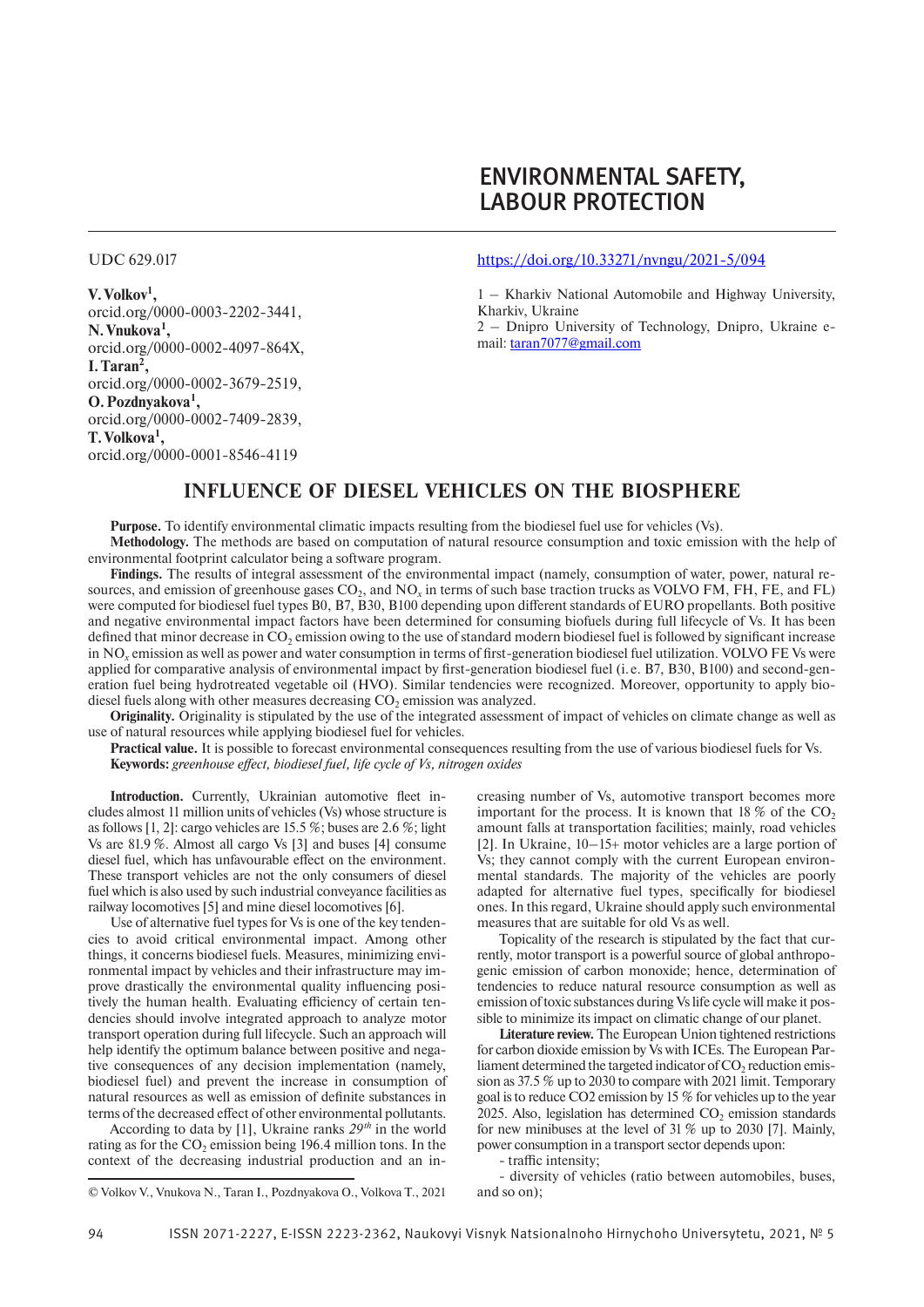- consumption of different fuels and their ratio in terms of each transport type;

- power consumption (inclusive of efficiency of the fuel use by different transport types).

The targets to reduce GG emission for the EU in the long run have been identified by the European Commission in the Road Map to transit to competitive low-carbon economy up to the year 2050. Provision is made for the EU countries to reduce GG emission by 60 % in the context of transport sector up to 2050 to compare with 1990 [8].

Several key tendencies to reduce carbon dioxide emission by vehicles have been proposed according to BLUE MAP scenario. The International Energy Agency considers the tendencies [9]. Paper [7] analyzes them in detail. According to paper [9], the following is preferred in the decrease in  $CO<sub>2</sub>$  emission by Vs:

- increase in fuel economy (52 %);

- use of biofuels (17 %);

- use of electric vehicle and vehicles with the combined energy units (17 %);

- use of hydrogen (14 %).

Paper [2] analyzes in detail potential ways to reduce both power consumption and  $CO<sub>2</sub>$  emission in Ukraine. Three tendencies are singled out:

Improvement of the efficiency of operating road vehicles is the most powerful measure in the context of current Ukraine. It involves travel managing and planning; control technology of a vehicle operation; health control of a vehicle; improvement of the fuel quality; reduction in exhaust gas (EG) toxicity, and so on.

Improvement of transport system efficiency together with the enhancement of different transport types and infrastructure advance; development of information systems in terms of transport sector as well as interaction between different transport types; improvement of traffic management and others are important measures too.

It is also required to substitute car fleet by more energetic designs of vehicles.

Optimum temporal combination of the abovementioned measures will help provide fulfillment of international obligations of Ukraine to protect the environment. Among other things, it concerns reduction of  $CO<sub>2</sub>$  emission.

Several scientific sources emphasize the importance of biofuel role consideration for the potential GG emission reduction during a life cycle compared with fossil fuel to formulate and develop policies concerning selection of the best biofuel types of the first, second, and third generations  $[10, 11]$ .  $CO<sub>2</sub>$ emission, resulting from biomass combustion, is neutral from the viewpoint of climate owing to the fact that the biomass captures  $CO<sub>2</sub>$  during cultivation [12]. Naturally, vegetable raw materials are consumed by aerobic organisms. The biogenic process releases certain amount of energy like technogenic oxidation process does (i. e. fuel combustion in engine).

Generally, biogas, bioethanol, and biodiesel fuel are considered as biofuel for transport. We considered environmental issues to apply biodiesel fuel for Vs. For instance, many researchers believe that diesel engines have optimum ratios of size, weight, operational, environmental, power, and economic characteristics remaining an energy unit having no alternative for quite a long time [13].

The data from paper [8] support the idea that currently nitrogen oxide (NO*x*) is the determinant air pollutant in cities. Suspended particles  $(PM_{2.5})$ , mainly produced by Vs with ICEs, go second [8]. As a result, owing to the improved efficiency of engine operation, improvement of fuel economy of Vs rises temperature of a thermodynamic cycle and, hence, increases emission of nitrogen oxide itself. The increased share of diesel Vs as well as use of bioethanol as a part of the mixed gasolines initiates increase in emission of NO*x* and other pollutants.

It goes without saying that a manufacturing technique (i.e. raw material preparation; reaction conditions; and biodiesel fuel purification) influences heavily quality of the biodiesel

fuel. There are two basic approaches to solve the problem. Approach one means use of the current biodiesel fuel types and minimization of disadvantages of their operational characteristics while applying the mixed fuels with low content of biodiesel fuel (for instance, В5–В7).

In this context, disadvantages of fuel characteristics of biodiesel will have minor influence on the combustive system. On the other hand, engine modification (i. e. fuel tank heating; manufacturing of hoses and space fillers from the materials being resistant to biodiesel, and so on) is proposed to be applied for biodiesel consumption.

Approach two is intended to manufacture biodiesel with higher operational characteristics and lower prime cost [14].

According to the new EU requirements, acting from the *1st* of May 2018, diesel fuel is complemented by the biocomponents of two types: FAME (Fatty Acid Methyl Esters) and HVO (Hydrotreated Vegetable Oil). Currently, FAME is the more popular global fuel supplement. It belongs to biodiesel of the first generation. Rapeseed oil, being mainly used in the EU countries to manufacture biodiesel fuel, is raw material for FAME. If FAME is applied abundantly then motor issues may arise. HVO is fuel supplement of the second generation. Organic bio-waste (for instance, hydrotreated vegetable oil, fish liver oil, etc.) is raw materials for HVO. Being the second-generation bioadditive, HVO is quite applicable for all Vs. FAME, being the first-generation bioadditive, cannot be used for old vehicle models [8, 15].

To obtain equal amount of biodiesel energy, raw material crops should occupy three times more land than sugar cane to manufacture ethanol. Moreover,  $CO<sub>2</sub>$  emission in the process of raw material cultivation for biodiesel is 4–14 times higher than that one for bioethanol and biomethane [13]. The abovementioned is the significant obstacle preventing biodiesel fuel expansion [13]. Sunflower and rapeseed cultivation is much less efficient as for the biofuel amount obtained per hectare. Common yield of soybeans, cultivated in Brazil, is 600–700 l of diesel equivalent per hectare; in turn, rapeseed yield in Europe is almost 1100 l of diesel equivalent per hectare. As a rule, EU countries apply rapeseed oil to manufacture biodiesel. According to the data by International Energy Agency (IEA), biofuel competes with cultivation of plant foods [16].

Biodiesel fuel with FAME is suitable for the standard diesel engines. It may be applied in the pure state (В100) or as a mixture with traditional diesel fuels. В5, В7, and sometimes В10 are the most popular biodiesel types in the EU.

According to WTW analysis, applied to energy carriers and their use by vehicles, reduction of natural resource consumption as well as emission of toxic substances should be introduced during full lifecycle of Vs. WTW involves raw material extraction, production of energy carrier, its delivery to a vehicle, and end use. The idea was applied by paper [15] to analyze environmental impact at each stage of biofuel manufacturing for the basic industrial technological processes. A process is divided into four main stages:

- an agricultural stage during which high energy consumption and nitrogen oxide emission, resulting from mineral fertilizer use, are observed. In addition, biofuel production competes for the land where food is cultivated;

- an industrial stage during which methyl FAMEs are obtained using oil raw materials. The stage demonstrates high consumption level of power, natural gas, electricity, ethanol, and so on;

- a transportation stage during which  $CO<sub>2</sub>$  emission depends upon delivery distance of the raw material;

- a storage stage of the end product which should take into consideration the fact that expiration date of biodiesel fuel does not exceed three months.

Consequently, if only carbon dioxide emission is taken into consideration in the process of biodiesel use, then 100 % biofuel (for instance,  $B100$ ) is  $CO<sub>2</sub>$  neutral. However, the integrated biofuel impact on the sustainable development can be assessed while applying exclusively WTW analysis methods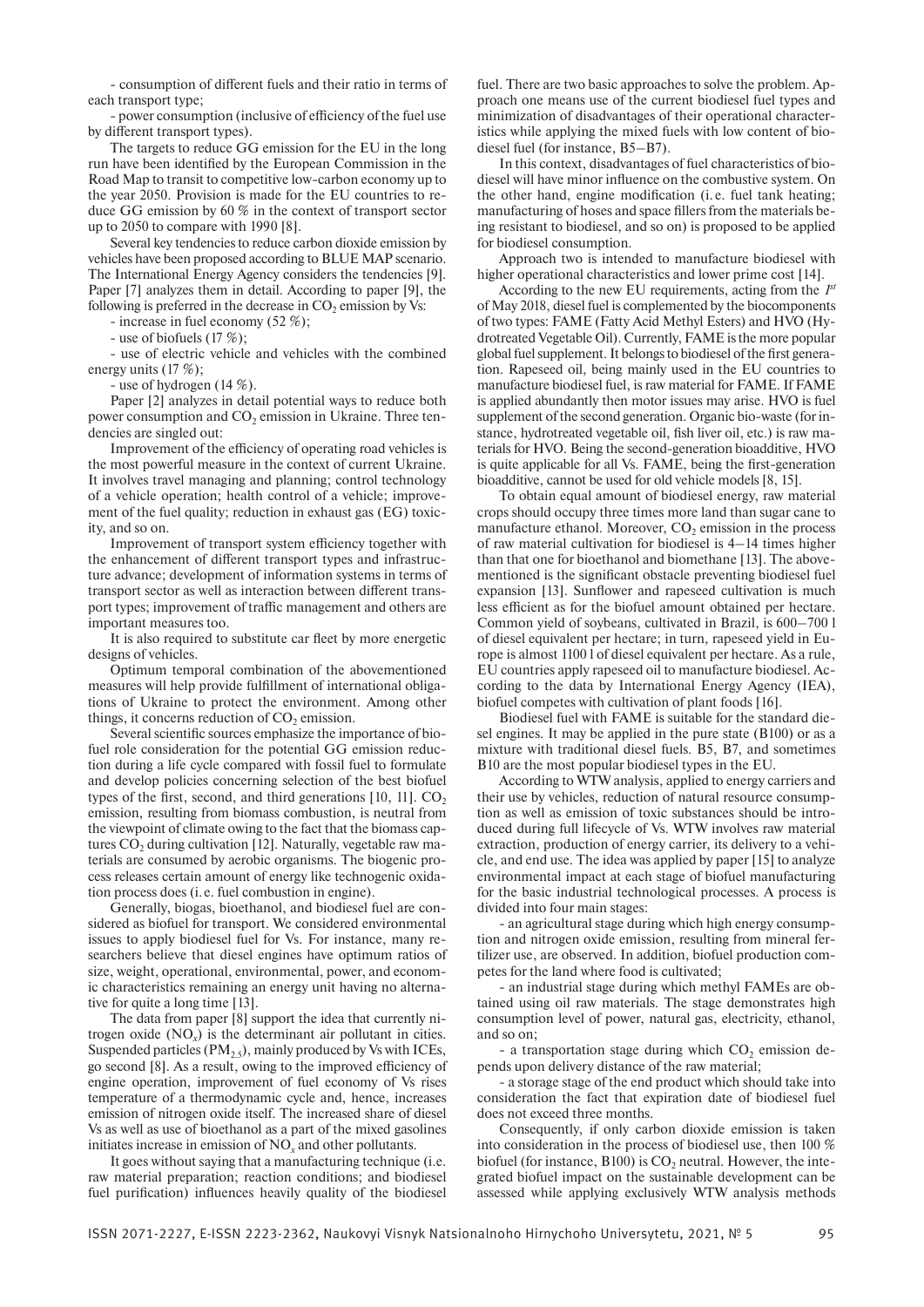involving broader environmental aspects starting from GG emission and fossil mineral depletion up to the aspects of land acidification; changes in land use; and increase in water consumption as well as substance toxicity used to produce FAME and formed as by-products while its manufacturing.

The analysis of the problem to reduce carbon dioxide emission by vehicles demonstrates the following:

- the accelerated global warming process is one of the cardinal present-day problems where vehicles play a leading role in the increase in carbon dioxide emission;

- improvement of fuel economy of Vs; use of biofuels; introduction of combined energy units as well as hydrogen fuel cells are the main ways to reduce  $CO<sub>2</sub>$  emission;

- among the diverse raw materials applied for biofuels (i. e. biogas, bioethanol, and biodiesel), combustive techniques of biodiesel have the heaviest impact on the environment independently of a production stage;

- biodiesel consumption results in the decreased emission of toxic substances and  $CO<sub>2</sub>$ . Nevertheless, the process is often followed by the increased emission of nitrogen oxides. In addition, significant positive effect is observed if bioadditives are involved (starting from B20). Currently, the EU countries mainly use B5 and B7 fuels.

Hence, **the purpose** isto identify the integrated impact on the climate change and natural resource consumption by VOLVO traction trucks during their whole life cycle if biodiesel is applied.

The following **problems** have to be solved to achieve the purpose:

- to apply environmental footprint calculator to assess CO<sub>2</sub>, and NO<sub>x</sub> emission as well as water, power, and natural resource consumption by VOLVO Vs using various biofuels;

- to compare the environmental impact by the base models of traction trucks in terms of their consumption of various biofuels and in terms of different requirements of EURO standards as to the fuel;

- to identify both positive and negative environmental impact factors while using biofuel in terms of VOLVO Vs, and analyze their ratio;

- to analyze current prospects to implement different measures for CO<sub>2</sub> emission reduction.

**Methods.** Basic models of VOLVO FM, FH, FL, and FE Vs were the subject of our research. *Environmental Footprint Calculator* software was developed by the Corporation to improve ecological indices of the traction trucks and reduce their environmental impact [17]. The assessment was made for full lifecycle of the Vs. The environmental impact was analyzed in terms of both current diesel fuel types and potential ones as well as in terms of different fuel standards (Euro 3–6). В7 and В30 marks mean consumption of biofuel containing 7 and 30 % of FOAM respectively, mixed with the traditional diesel fuel. B0 is a petrodiesel fuel containing no additives. It is also possible to identify mass of Vs materials subjected to recycling. Average fuel consumption is 23LPKM; and distance driven for all the models is 100 000 km.

**Evaluation of the impact of biodiesel types on the climatic change.** VOLVO pays much attention to the problems of environmental impact during full lifecycle of Vs; among other things, it concerns trucks. Since the 1970s, emission of toxic gases by trucks has reduced by 90 %. Moreover, fuel consumption has reduced; and carbon dioxide emission in the process of a vehicle movement has decreased by 40 % [17] by VOLVO traction truck, consuming Euro-6, is half the size as well as almost by 80 % decreased amount of NOx emission.

Environmental Footprint Calculator helps users of VOL-VO Vs evaluate efficiency of different tendencies reducing the truck impact on the climatic change as well as implement such measures providing efficient use of natural resources and lower carbon dioxide emission during full lifecycle of VOLVO Vs.

Fig. 1 demonstrates a calculation example as for the natural resource use and pollutant emission during full lifecycle of VOLVO FM in terms of В7 fuel consumption as well as Еuro-5

standards. As Fig. 1 explains, almost all the amount of toxic pollution emission as well as material consumption takes place at a stage of the V operation. Fig. 2 shows results concerning the material consumption and the pollutant emission.

Table 1 represents calculation results of the pollutant emission as well as natural resource consumption upon a fuel type in terms of VOLVO FM traction truck model.

The calculations for standards concerning Euro-3 fuel have been performed since there are many  $12-14$  year old Vs in Ukraine inclusive of VOLVO traction trucks. They can consume such a fuel. It is known that currently Euro-6 standards function in the EU countries.

The program makes it possible to calculate toxic substance emission and natural resource consumption for the second-generation biodiesel fuel; namely, HVO is meant for certain models of VOLVO traction trucks. As an example, Table 2 represents calculation results for VOLVO FЕ in terms of HVO consumption. Similar tendencies are observed for other models of the Vs.

As it is understood, biodiesel use reduces significantly (i. e. by more than 2–3 times) carbon dioxide emission if HVO fuel is B0 consumed; in addition, more than 2 times' decrease in water consumption occurs. However, nitrogen oxide emission increases for all the fuel standards (for instance, the increase is 2.5 times if Euro-6 is applied). In this context, 38 % increase in power consumption is also observed during full V lifecycle to compare with B0 in terms of Euro-6 consumption.

Dependence of the decreased carbon dioxide emission upon the Euro standards and fuel type was analyzed. Almost similar results were obtained for all the models. Table 3 dem-

### **ENVIROMENTAL FOOTPRINT CALCULATOR**

The Volvo FM classic truck's full lifecycle impact



*Fig. 1. Natural resource consumption and pollutant emission during full lifecycle of VOLVO FM truck*

**FULL LIFECYCLE** ANNUAL FULL **TOTAL**  $\sim$  $.000$  MWH  $1.380 M<sup>3</sup>$ tu vuu ke Carbon Footprint Energy  $\sqrt{NQ_X}$ 960 KG 1910 KG  $N$  $\Omega$ 

*Fig. 2. Calculation results of the natural resource consumption and pollutant emission in terms of В100 fuel use*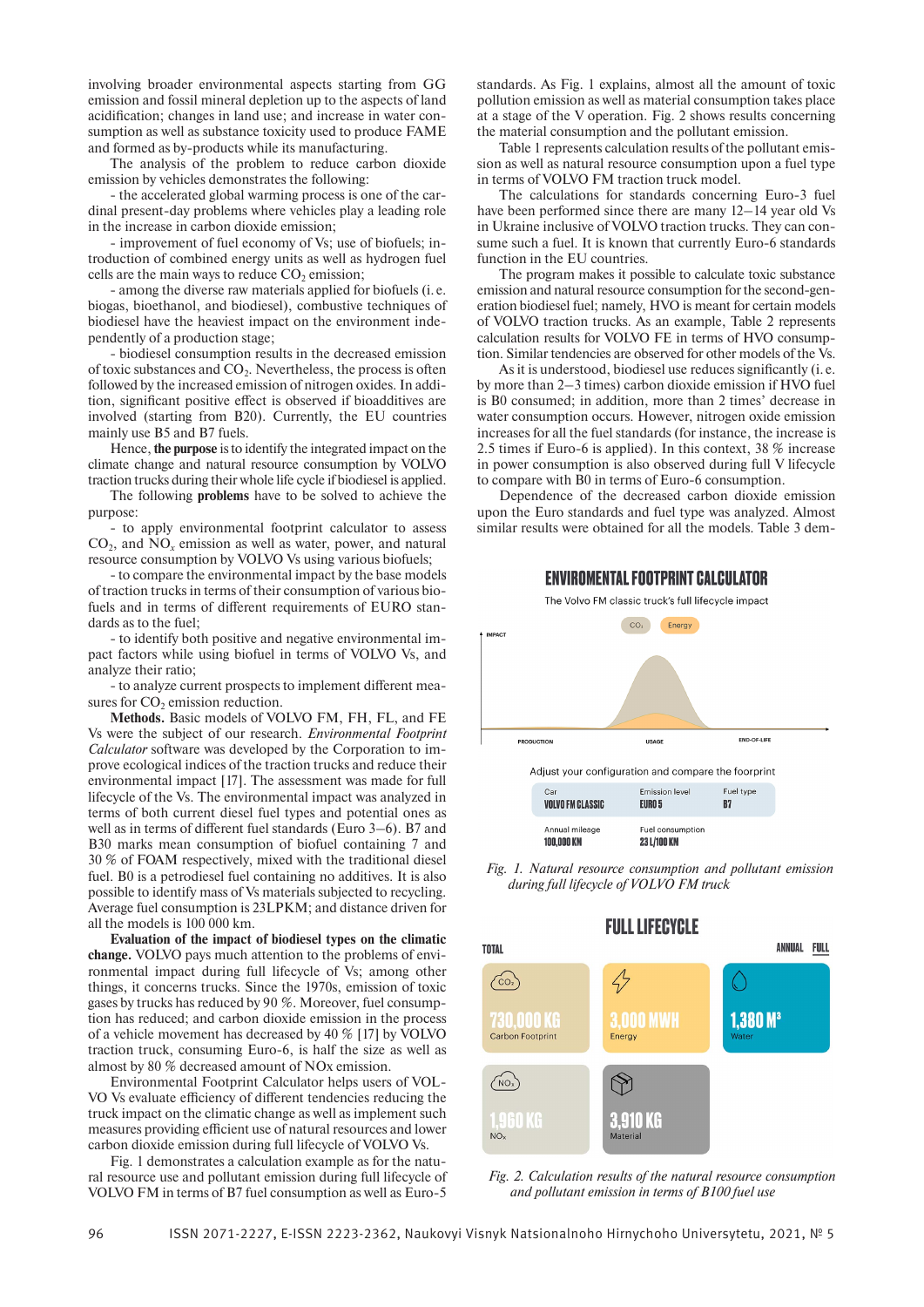Dependence of the pollutant emission and natural resource consumption upon a fuel type in terms of VOLVO FM trucks

| Euro-3 fuel    |                                          |                                     |                             |                                                                |                                          |  |
|----------------|------------------------------------------|-------------------------------------|-----------------------------|----------------------------------------------------------------|------------------------------------------|--|
| Fuel type      | $CO2$ emission<br>kg of $CO2$ equivalent | consumption;<br>Power<br><b>MWh</b> | consumption;<br>Water<br>π, | emission;<br>$\mathop{\mathsf{Q}}\nolimits_{\mathsf{x}}$<br>kg | Mass of<br>recycling<br>materials;<br>Σã |  |
|                |                                          | Euro-3 fuel                         |                             |                                                                |                                          |  |
| B <sub>0</sub> | 1680000                                  | 6350                                | 1920                        | 10 500                                                         | 3390                                     |  |
| B7             | 1630000                                  | 6630                                | 2290                        | 10 800                                                         | 3390                                     |  |
| <b>B30</b>     | 1490000                                  | 7540                                | 3510                        | 11 800                                                         | 3390                                     |  |
|                |                                          | Euro-4 fuel                         |                             |                                                                |                                          |  |
| B <sub>0</sub> | 1690000                                  | 6430                                | 2070                        | 7390                                                           | 3490                                     |  |
| B7             | 1650000                                  | 6700                                | 2440                        | 7630                                                           | 3490                                     |  |
| <b>B30</b>     | 1 500 000                                | 7620                                | 3670                        | 8340                                                           | 3490                                     |  |
|                | Euro-5 fuel                              |                                     |                             |                                                                |                                          |  |
| B <sub>0</sub> | 1700 000                                 | 6440                                | 2240                        | 4250                                                           | 3490                                     |  |
| B7             | 1 650 000                                | 6720                                | 2610                        | 4410                                                           | 3490                                     |  |
| <b>B30</b>     | 1 510 000                                | 7630                                | 3830                        | 4880                                                           | 3490                                     |  |
| Euro-6 fuel    |                                          |                                     |                             |                                                                |                                          |  |
| B <sub>0</sub> | 1710 000                                 | 6510                                | 10 000                      | 1050                                                           | 3520                                     |  |
| B7             | 1670000                                  | 6790                                | 10 400                      | 1110                                                           | 3520                                     |  |
| <b>B100</b>    | 1 070 000                                | 10 500                              | 15 300                      | 1840                                                           | 3520                                     |  |

*Table 2*

Dependence of the pollutant emission and natural resource consumption upon a fuel type in terms of VOLVO FE trucks

| Euro-3 fuel    |                                          |                              |                             |                                                      |                                          |
|----------------|------------------------------------------|------------------------------|-----------------------------|------------------------------------------------------|------------------------------------------|
| Fuel type      | $CO2$ emission<br>kg of $CO2$ equivalent | consumption;<br>MWh<br>Power | consumption<br>Water<br>ក្ន | emission;<br>$\mathop{{\Sigma}}\limits^{\sim}$<br>kg | materials;<br>recycling<br>Mass of<br>kg |
|                |                                          |                              | Euro-3 fuel                 |                                                      |                                          |
| B <sub>0</sub> | 228 000                                  | 877                          | 259                         | 1400                                                 | 1690                                     |
| B7             | 222 000                                  | 913                          | 308                         | 1440                                                 | 1690                                     |
| <b>B30</b>     | 203 000                                  | 1030                         | 469                         | 1570                                                 | 1690                                     |
| <b>HVO</b>     | 95 600                                   | 1230                         | 96                          | 1640                                                 | 1690                                     |
|                |                                          |                              | Euro-4 fuel                 |                                                      |                                          |
| B <sub>0</sub> | 230 000                                  | 886                          | 350                         | 989                                                  | 1690                                     |
| B7             | 225 000                                  | 922                          | 399                         | 1020                                                 | 1690                                     |
| <b>B30</b>     | 205 000                                  | 1040                         | 559                         | 1110                                                 | 1690                                     |
| <b>HVO</b>     | 97 600                                   | 1240                         | 186                         | 1220                                                 | 1690                                     |
|                |                                          |                              | Euro-5 fuel                 |                                                      |                                          |
| B <sub>0</sub> | 231 000                                  | 888                          | 372                         | 576                                                  | 1690                                     |
| B7             | 225 000                                  | 925                          | 421                         | 596                                                  | 1690                                     |
| <b>B30</b>     | 206 000                                  | 1040                         | 581                         | 658                                                  | 1690                                     |
| <b>HVO</b>     | 98 100                                   | 1240                         | 208                         | 811                                                  | 1690                                     |
| Euro-6 fuel    |                                          |                              |                             |                                                      |                                          |
| B <sub>0</sub> | 232 000                                  | 895                          | 438                         | 157                                                  | 1700                                     |
| B7             | 227 000                                  | 932                          | 487                         | 165                                                  | 1700                                     |
| <b>B100</b>    | 148 000                                  | 1422                         | 1140                        | 260                                                  | 1700                                     |
| <b>HVO</b>     | 98 200                                   | 1240                         | 208                         | 387                                                  | 1700                                     |

onstrates calculations for VOLVO FМ model. In terms of the calculations, carbon dioxide emission for petrodiesel (B0) was assumed as 100 %.

The analysis of carbon dioxide emission shows that biodiesel consumption instead of traditional В0 fuel demonstrates increase in  $CO<sub>2</sub>$  emission for each basic model. Under equal conditions, maximum absolute values are observed in terms of VOLVO FM models. In the context of each of the standards and each fuel type, considered by the paper, VOLVO FЕ vehicles demonstrate minimum  $CO<sub>2</sub>$  emission values. As the data from Table 3 support, changes in fuel standards from Euro-3 to Euro-6 have minor impact on  $CO<sub>2</sub>$  emission. As for the B7 fuel, average  $CO<sub>2</sub>$  emission reduce is only 2.65 % to compare with В0. In turn, such a composition of biodiesel fuels, applied currently worldwide, is the most popular one. Significant emission reduction is observed if only essential increase in biocomponents in biodiesel occurs. For instance, it is 11.23 % averagely for В30 fuel (Table 3); it is 37.4 % for B100 fuel subject to Euro-6 standards (Table 3).

Hence, changes in fuel standards from Euro-3 to Euro-6 are not important for  $CO<sub>2</sub>$  emission. For the majority of currently popular biodiesel fuels ( $B$ 7), the reduced  $CO<sub>2</sub>$  emission, compared to B0, is not essential. Significant positive effect is seen starting from В30 fuel.

Dependence of the increased nitrogen oxide emission upon the Euro standard and fuel type was analyzed for each model of the traction truck. The results are similar for all the models. Table 4 represents their average values. While calculating, Nox emission for B0 fuel it was assumed as 100 %.

The analysis of nitrogen oxide emission shows the following: if biodiesel is consumed instead of traditional B0 fuel, its increase can be observed for each traction truck model. Under equal conditions, maximum absolute values of nitrogen oxide emission are determined for VOLVO FM models (Table 1). In each case, the increased share of bioadditives within biodiesel (i. e. from B0 to B100) results in the increased nitrogen oxide emission. In terms of B7 fuel, the increase in nitrogen oxide emission is 2.86 up to 5.4 % depending upon the Euro standard (Table 4); it is 11.82 up to 15.12 % for В30 %. В100 fuel demonstrates maximum NO*x* emission increase being 25.3 %.

It goes without saying that all the models demonstrate absolute reduction of nitrogen oxide emission if standards are changed from Euro-3 to Euro-6 for similar fuel types. For instance, in this case, almost 10 times' reduction in nitrogen oxide emission is for VOLVO FЕ model if В0 fuel is consumed.

*Table 3*

Decrease in carbon dioxide emission depending upon Euro standards and fuel type

| Fuel type   | $Euro-3$   | $Euro-4$ | Euro-5   | Euro-6   |
|-------------|------------|----------|----------|----------|
| B0          | 100 %      | 100 %    | $100\%$  | $100\%$  |
| B7          | $-3.0\%$   | $-2.4\%$ | $-2.9\%$ | $-2.3\%$ |
| <b>B30</b>  | $-11.30\%$ | $-11.2%$ | $-11.2%$ |          |
| <b>B100</b> |            |          |          | $-37.4%$ |

*Table 4*

Increase in nitrogen oxide emission depending upon Euro standards and fuel type

| Fuel type      | $Euro-3$   | Euro-4    | Euro-5    | Euro-6   |
|----------------|------------|-----------|-----------|----------|
| B <sub>0</sub> | $100\%$    | 100 %     | 100 %     | $100\%$  |
| B7             | $+2.83%$   | $+3.35\%$ | $+4.07%$  | $+5.44%$ |
| <b>B30</b>     | $+11.82\%$ | $+12.75%$ | $+15.12%$ |          |
| <b>B100</b>    |            |           |           | $+71.2%$ |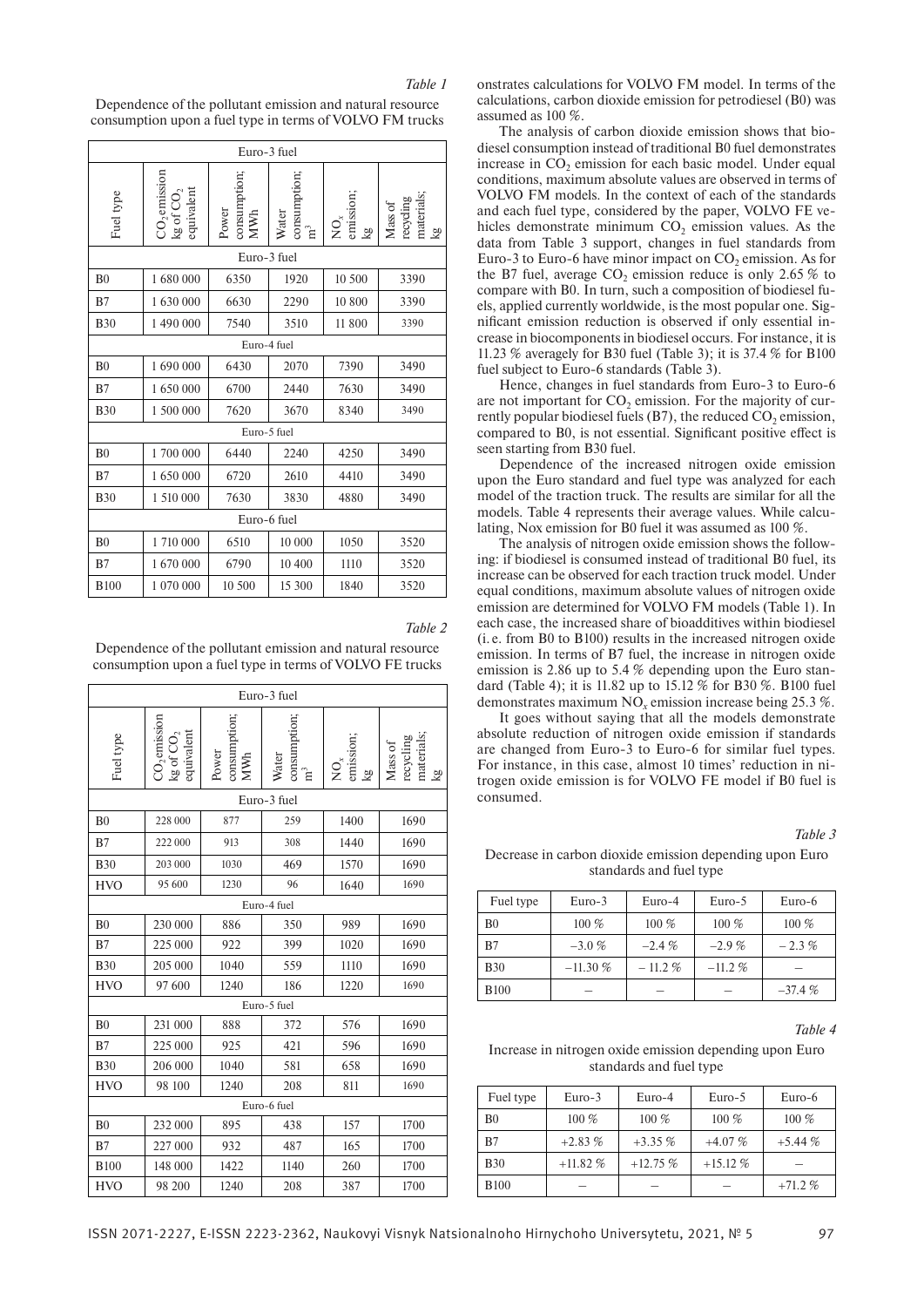It should be noted that the global warming potential (GWP) of NO<sub>x</sub> is quite higher than that of  $CO<sub>2</sub>$ . The fact has to be especially focused on when motor transport impact of the greenhouse effect is taken into consideration. In our case, the reduction of  $CO<sub>2</sub>$  emission in the process of any biodiesel consumption, being a positive effect, is followed by the increased NO*x* emission whose impact on the greenhouse effect is much more serious.

The obtained results correlate with the data, concerning other trucks (for instance, Д-245.12С)[18]. Paper[18] proposes the methods optimizing biodiesel composition consisting of diesel fuel and rapeseed (or sunflower) oil mixture applied in tests where diesel engines Д-245.12С were involved. Smoke and nitrogen oxide content in the diesel engines were selected as the basic parameters to optimize composition of biodiesel fuels. In the process of testing Д-245.12С diesel engine, В20 fuel, consisting of petrodiesel and methyl ethers of rapeseed oil (MERO), demonstrated 10.2 % decrease in NO*x* emission compared to В0; nevertheless, В60 demonstrates 6.49 % increase in NO*<sup>x</sup>* emission. The aforementioned correlates with our results, obtained as for the NO*x* emission during the increase in bioadditive share within diesel fuel for VOLVO trucks. It should be mentioned that sunflower oil-based biodiesel demonstrates 4.4 % reduce in NO*x* emission only starting from B15 compared to В0. Moreover, further increase in bioadditive share up to 40 % (В40) cannot influence NO*x* emission reduction.

The analysis of water consumption increase (Table 5) dependence upon the Euro standards and fuel type showed almost similar results for all the models. Table 5 represents their average values. Water consumption by В0 fuel was assumed as 100 % during the calculations.

Analysis of water demand showed that biodiesel consumption instead of В0 demonstrates significant water intake in terms of each VOLVO model as well as each Euro standard. VOLVO FM models have the worst indices similarly to NO*<sup>x</sup>* and  $CO<sub>2</sub>$  emission (Table 1).

According to the data from Table 5, transition from B0 fuel to B7 fuel factors into 13.9 % increase in water consumption; use of B30 fuels results in 55–65 % increase (Table 5).

Paper [8] mentions that water consumption in the field of biofuel manufacturing influences social stability. Constant growth of biofuel production is the extra load on water resources of many areas suffering from their deficit [19]. It concerns both cultivation stage and a stage of the plant raw material processing into fatty acid methyl esters [15, 19].

In many situations, water deficit rather than land deficit may become the key limiting factor to produce raw materials for biofuel. Almost 70 per cent of fresh water in the world is consumed by agriculture. Many countries are suffering more and more from a scarcity of water resources for agrarian sector due to rising competition with residential sector and industrial sector. The problem is that biodiesel manufacturing involves significant water consumption. In this context, the greater bioadditive share is involved, the more water the fuel production will need.

Dependence of the increased power consumption upon the Euro standards and fuel type was analyzed. All the models demonstrated similar results shown in Table 6. Power consumption by B0 fuel was assumed as 100 % during the calcula-

tions. Power consumption during the full V lifecycle depends slightly upon the type of Euro standards for one truck model.

VOLVO FM models demonstrate the heaviest power consumption. It increases by 4.2 % if B7 fuel is applied (Table 6): the increase is 18 % in terms of B30 fuel. As Table 6 explains, significant increase is observed if B100 fuel is used.

It has been identified that increase of rapeseed oil content in biodiesel mixture prolongs its combustion; if the oil amount is more than 60 %, then the combustion process cannot terminate before the moment the exhaust valve of the engine opens.

Use of composite propellant B20 reduces the output by 1–2 % being almost insensible for operation. Use of pure biodiesel B100 decreases the output by almost 8 % to compare with diesel fuel.

The results made it possible to analyze the efficiency of biodiesel fuel in Kharkiv Region using VOLVO Vs. According to the data by the Regional Service Centre of the BSC of MIA of Ukraine, in general, 50 VOLVO FH traction trucks and one VOLVO FMX traction truck are registered in Kharkiv Region. If we assume that the trucks consume B7 fuel, then  $CO<sub>2</sub>$  emission reduction per one vehicle will be 30 tons. Consequently, the figure for 51 Vs is 1530 tons. However, consumption of water, power, and  $NO<sub>x</sub>$  emission will increase as follows: by 16 320 cubic meters of H<sub>2</sub>O for 51 vehicles; as well as 6.6 tons' increase in NO*x* emission. Consequently, it is impossible to give unequivocally positive definition of the biodiesel fuel use in terms of its environmental impact.

The results supports the idea that despite biodiesel fuel-petrodiesel ratio, consumption of the former by any V model results in the decreased  $CO<sub>2</sub>$  emission while being followed by the increased NO*x* emission. The data help predict significant increase in water consumption if biofuel production is developed in Ukraine. The matter is that the country ranks almost last in Europe as for the provision of its own water resources per capita.

As it has been mentioned before, biofuel consumption is not the only measure to reduce carbon dioxide emission in the process of vehicle operation. We consider the ways, specified by paper [2], as more efficient ones for the current situation in Ukraine.

Stimulation of the production of alternative motor fuel types and generation of energy sources should rely exclusively on the integrated analysis of their efficiency taking into consideration each component inclusive of WTW analysis, expenditures connected with infrastructure [20], lifecycle of a vehicle [21], and so on.

**Conclusions.**

1. The key ways to reduce  $CO<sub>2</sub>$  emission by Vs were analyzed. The improved fuel economy of a vehicle, use of biofuels, combined energy units and hydrogen are among them.

2. Impact by the traditional and biodiesel fuel types on the climatic change was assessed in terms of VOLVO FM truck. Specialized software was applied. It was demonstrated that the traditional diesel fuel substituted by the biodiesel fuel really results in the decreased carbon dioxide emission; however, only B30 and B100 fuel types demonstrate significant decrease (i. e. 12 % and 62 % respectively. As for the typical current biodiesel B7, CO<sub>2</sub> emission decrease is not more than  $3\%$ ).

3. Stimulation of the production of alternative motor fuel types and generation of energy sources should rely exclusively

*Table 6*

#### *Table 5*

Increase in water consumption depending upon the Euro standards and fuel type

| Fuel type   | $Euro-3$  | Euro-4    | Euro-5    | Euro-6    |
|-------------|-----------|-----------|-----------|-----------|
| B0          | $100\%$   | $100\%$   | 100 %     | $100\%$   |
| B7          | $+12.82%$ | $+16.3%$  | $+12.53%$ | $+12.7%$  |
| <b>B30</b>  | 54.70 %   | $+69.56%$ | $+64.65%$ |           |
| <b>B100</b> |           |           |           | $+25.30%$ |

| Increase in power consumption depending upon the Euro |
|-------------------------------------------------------|
| standards and fuel type                               |

| Fuel type      | $Euro-3$  | Euro-4    | Euro-5    | Euro-6    |
|----------------|-----------|-----------|-----------|-----------|
| B <sub>0</sub> | 100 %     | $100\%$   | $100\%$   | 100 %     |
| B7             | $+4.25%$  | $+4.20%$  | $+4.18%$  | $+4.13%$  |
| <b>B</b> 30    | $+18.15%$ | $+18.30%$ | $+17.87%$ |           |
| <b>B100</b>    |           |           |           | $+59.77%$ |